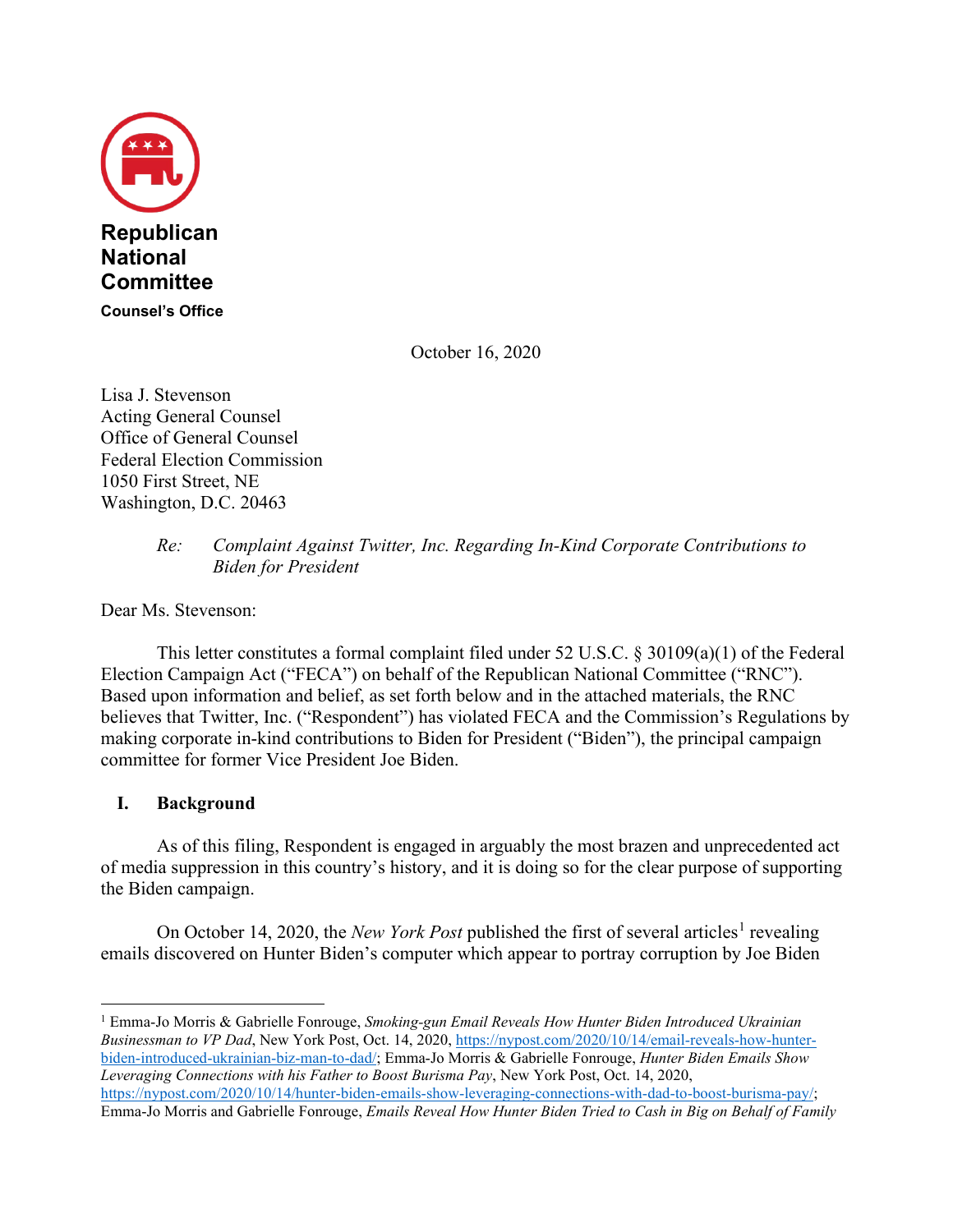and his son. In particular, the emails appear to show that Hunter Biden traded on then-Vice President Biden's position in office to extract enormous fees from companies tied to the Chinese government and in Ukraine. In at least one instance, the emails indicate an equity stake for "the big guy," a possible reference to Joe Biden himself. These emails suggest that Joe Biden repeatedly has lied in denying any knowledge of, or involvement with, Hunter Biden's activities.

In response, Respondent has taken unprecedented actions to suppress the articles from being shared on its platform. According to public reports, Respondent has blocked users from sending "tweets" that include links to the articles. Respondent also suspended, or locked, the accounts of users who shared the articles or details about the articles, including the Trump campaign (@TeamTrump), White House Press Secretary Kayleigh McEnany (@kayleighmcenany), Republicans on the U.S. House Judiciary Committee (@JudiciaryGOP), and Jake Sherman of Politico (@JakeSherman).<sup>2</sup> Respondent took these actions before independent fact checkers had even weighed in on the accuracy of the story.

Democrat media consultants can only dream of such abilities. Through its ad hoc, partisan suppression of media critical of Biden, Respondent is making illegal, corporate in-kind contributions as it provides unheard-of media services for Joe Biden's campaign.

# **II. Analysis**

Federal campaign finance law strictly prohibits corporations from making contributions to federal candidates. 52 U.S.C. § 30118(a); 11 C.F.R § 114.2(b). The term "contribution" is defined in relevant part to mean "anything of value made by any person for the purpose of influencing an election," and includes in-kind contributions such as services. 11 C.F.R.  $\S$ § 100.52(a) &  $100.52(d)(1).<sup>3</sup>$ 

## a. Respondent's Active Media Support Constitutes a "Thing of Value."

Respondent's suppression of the *New York Post* articles provides a thing of value to the Biden campaign. Respondent is acting as Biden's media operative, taking proactive steps to shield

with Chinese Firm, New York Post, Oct. 15, 2020, https://nypost.com/2020/10/15/emails-reveal-how-hunter-bidentried-to-cash-in-big-with-chinese-firm/. 2 *See* Jordan Davidson, *Twitter Suspends Trump Campaign Account For Posting Video On Bombshell Hunter Biden* 

*Story*, The Federalist, Oct. 15, 2020, https://thefederalist.com/2020/10/15/twitter-suspends-trump-campaign-accountfor-posting-video-on-bombshell-hunter-biden-story/; Jordan Davidson, Twitter Bans White House Press Secretary For Sharing Hunter and Joe Biden Corruption Article, The Federalist, Oct. 15, 2020,

https://thefederalist.com/2020/10/15/twitter-bans-white-house-press-secretary-for-sharing-hunter-and-joe-bidencorruption-article/; Evita Duffy, Twitter Blocks Link to House Republicans' Press Release On Hunter Biden Story, The Federalist, Oct. 15, 2020, https://thefederalist.com/2020/10/15/twitter-blocks-link-to-house-republicans-press-releaseon-hunter-biden-story/; Joseph A. Wulfsohn, *Politico's Jake Sherman Says Twitter Suspended Him For Sharing New York Post Report on Hunter Biden*, Fox News, Oct. 15, 2020, https://www foxnews.com/media/politico-jake-sherman-

 $3$  A "media exception" excludes costs "incurred in covering or carrying a news story, commentary, or editorial" from the definition of both "contribution" and "expenditure." 11 C.F.R. §§ 100.73 & 100.132. Twitter's active support for the Biden campaign does not fall within this exception, however. Rather than "covering or carrying a news story," Twitter is actively suppressing it. These actions are contrary both to the regulation's plain language and its purpose, which is to shield bona fide journalism from campaign finance requirements.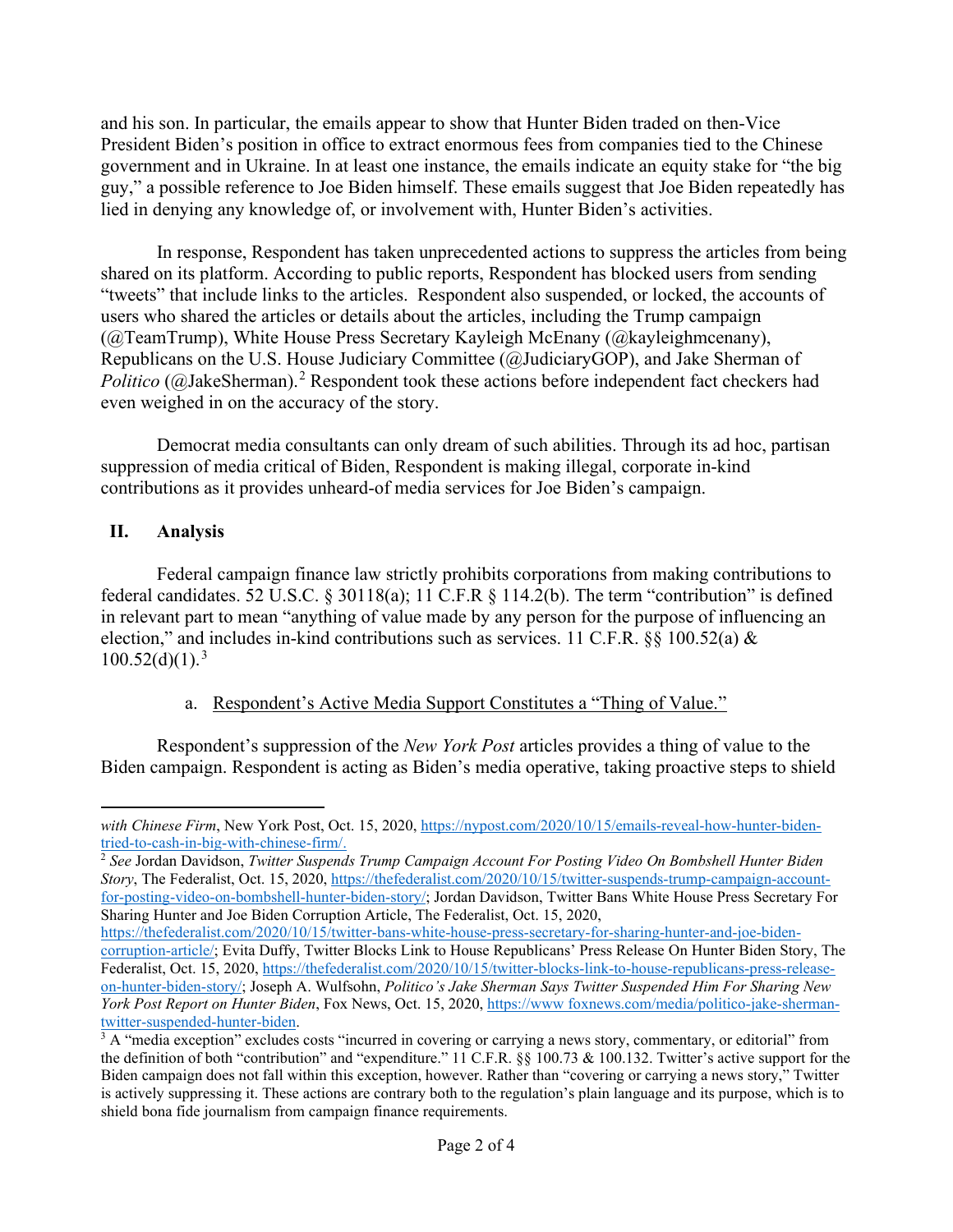Biden from negative news coverage by blocking its distribution and muzzling those who try. If Respondent charged for this service, Biden no doubt would gladly pay a significant price.

# b. Respondent's Active Media Support is "For the Purpose of Influencing an Election."

Respondent's actions have not occurred in a vacuum, but rather are in keeping with the company's open support for Joe Biden and hostility towards President Trump and other conservatives. Respondent's feud with President Trump is well known, as are its frequent efforts to censor the President's tweets and the "shadow banning" of prominent Republicans, including RNC's Chair, Ronna McDaniel, and several Republican Members of Congress.<sup>4</sup> Respondent's CEO, Jack Dorsey, and other senior executives are prolific donors to the Democrat party and other left-wing causes, with 98.7% of the company's total political contributions going to Democrats.<sup>5</sup> In addition, there appears to be a revolving door between the Biden campaign and the company, with Respondent's Public Policy Director recently leaving to join the Biden transition team and Senator Kamala Harris's former Press Secretary now serving as Respondent's Senior Communications Manager.<sup>6</sup>

Respondent's ham-handed attempts to justify its active media support as a result of nonpartisan corporate "policy" only illustrates the corporation's true partisan motives. Resondent has offered multiple explanations for its censoring of news reports that are damaging to the Biden campaign. Initially, Respondent claimed that sharing the articles was "potentially harmful" or that it violated rules against distributing "hacked material."<sup>7</sup> After these explanations were apparently deemed indefensible, Respondent then claimed the articles "violated its policies on displaying private information."<sup>8</sup> For instance, when @TeamTrump's account was locked, the on-screen explanation given was that the account had violated "rules against posting private information," and the platform warned that "You may not publish or post other people's private information without their express authorization and permission."

Respondent's shifting explanations make clear that these public explanations are simply a pretense for its blatantly partisan election activity. The company's "private information" assertion is especially preposterous in light of its recent response to the *New York Times*' reporting on

<sup>4</sup> Alex Thompson, *Twitter Appears to Have Fixed "Shadow Ban" of Prominent Republicans Like the RNC Chair and Trump Jr.'s Spokesman*, Vice News, July 25, 2018, https://www.vice.com/en/article/43paqq/twitter-is-shadow-banning-

prominent-republicans-like-the-rnc-chair-and-trump-jrs-spokesman.<br>
<sup>5</sup> https://www.opensecrets.org/orgs/totals?id=D000067113; Paul Sperry, *Twitter Is Run By Democratic Donors and*<br> *Activists*, NY Post, Aug. 4, 2018, http

<sup>&</sup>lt;sup>6</sup> Sam Dorman, Twitter's Public Policy Director Leaves to Join Biden's Transition Team: Report, Fox News, Sept. 17, 2020, https://www.foxnews.com/politics/twitters-carlos-monje-biden-transition-team. 7 *See* Robert McMillan & Jeff Horwitz, *Facebook, Twitter Limit Sharing of New York Post Articles That Biden* 

*Disputes*, Wall Street Journal, Oct. 15, 2020, https://www.wsj.com/articles/facebook-twitter-limit-sharing-of-new-yorkpost-articles-that-biden-disputes-11602736535?mod=tech lead pos4; Jordan Davidson, *Twitter Blocks Users From Linking To The New York Post's Bombshell Hunter Biden Report*, The Federalist, Oct. 14, 2020, https://thefederalist.com/2020/10/14/twitter-blocks-users-from-linking-to-the-new-york-posts-bombshell-hunter-bidenreport/. 8 *See* Robert McMillan & Jeff Horwitz, *Facebook, Twitter Limit Sharing of New York Post Articles That Biden* 

*Disputes*, Wall Street Journal, Oct. 15, 2020, https://www.wsj.com/articles/facebook-twitter-limit-sharing-of-new-yorkpost-articles-that-biden-disputes-11602736535?mod=tech lead pos4.